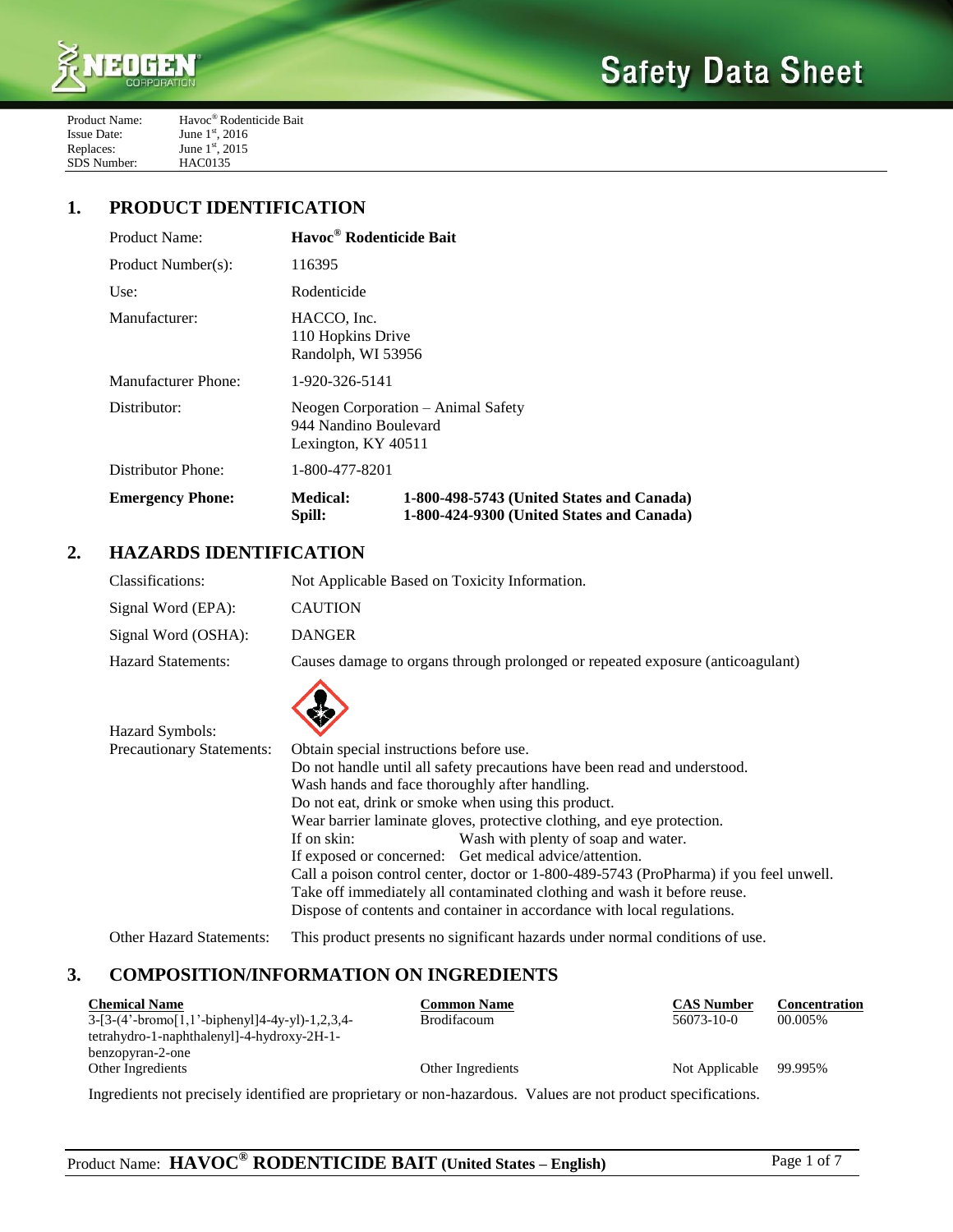



| Product Name: | Havoc <sup>®</sup> Rodenticide Bait |
|---------------|-------------------------------------|
| Issue Date:   | June $1^{\rm st}$ , 2016            |
| Replaces:     | June $1^{st}$ , 2015                |
| SDS Number:   | <b>HAC0135</b>                      |

## **4. FIRST AID MEASURES**

Have the product container, label, or Safety Data Sheet with you when calling 1-800-489-5743, a poison control center or doctor, or going for treatment.

- Ingestion: If swallowed: Call 1-800-489-5743, a poison control center or doctor immediately for treatment advice. Have the person sip a glass of water if able to swallow. Do not induce vomiting unless told to do so after calling 1-800-489-5743 or by a poison control center or doctor. Do not give anything by mouth to an unconscious person.
- Eye Contact: If in eyes: Hold eye open and rinse slowly and gently with water for 15-20 minutes. Remove contact lenses, if present, after 5 minutes, then continue rinsing eye. Call 1-800-489-5743, a poison control center or doctor for treatment advice.

Skin Contact: If on skin or clothing: Take off contaminated clothing. Wash skin with soap and water.

Inhalation: Not applicable.

Most Important Symptoms/Effects:

Anticoagulant effects.

Indication of immediate medical attention and special treatment needed:

This product contains anticoagulants with an effect similar to warfarin in that they act by interfering with the synthesis of prothrombin. The specific measure is the prothrombin time. Note this may not become prolonged until 12-18 hours after ingestion. The specific antidote is Vitamin  $K_1$  (Phytomenandione BP).

Antidote must be administered under medical supervision. Initially, antidote should be given by injection (10-20 mg, or  $0.25$  mg/kg for children, by slow intravenous infusion at a rate of 1 mg/minute. In severe cases the use of fresh frozen plasma may be required). Maintenance treatment is given orally (40 mg/day in divided doses for adults; up to 20 mg/day in divided doses for children). The prothrombin time and the hemoglobin should be monitored. Patients should be kept under medical supervision until the prothrombin time has been normal for 3 consecutive days. Oral treatment may need to be continued for several weeks. (20 mg/day in divided doses for adults, and up to 20 mg/day in divided doses for children). (For animal cases the dose is 2-5 mg/kg).

Further information is available from the ProPharma Emergency Number (1-800-489-5743) provided in this document.

## **5. FIRE FIGHTING MEASURES**

Suitable (and unsuitable) extinguishing media:

Use dry chemical, foam or  $CO_2$  extinguishing media. If water is to be used to fight fire, dike and collect run-off.

Specific Hazards:

During a fire, irritating and possible toxic gases may be generated by thermal decomposition of combustion.

Special protective equipment and precautions for firefighters:

Wear full protective clothing and self-contained breathing apparatus. Evacuate nonessential personnel from the area to prevent human exposure to fire, smoke, fumes or product of combustion.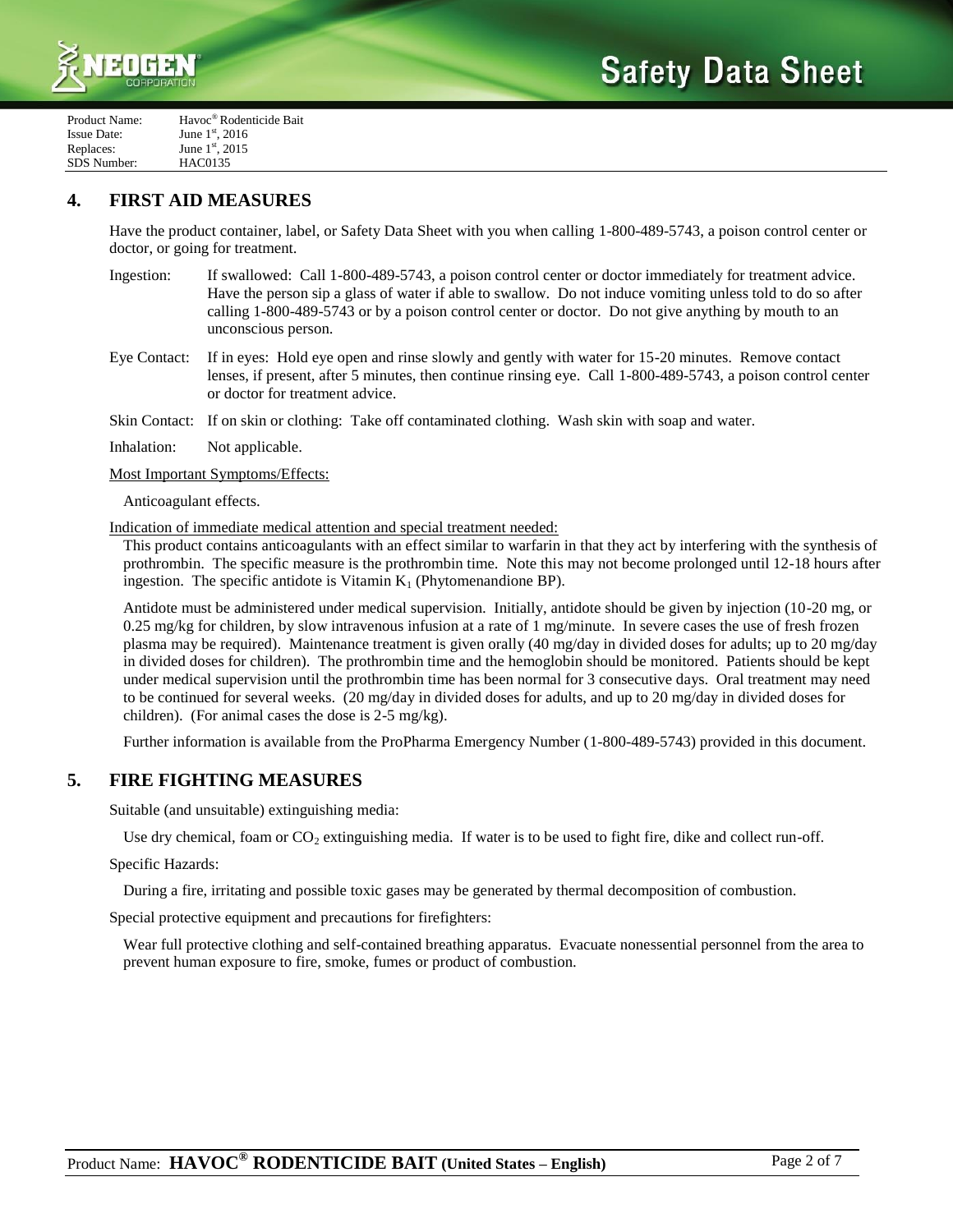



| Product Name:      | Havoc <sup>®</sup> Rodenticide Bait |
|--------------------|-------------------------------------|
| <b>Issue Date:</b> | June $1^{\rm st}$ , 2016            |
| Replaces:          | June 1st, 2015                      |
| SDS Number:        | <b>HAC0135</b>                      |
|                    |                                     |

# **6. ACCIDENTAL RELEASE MEASURES**

Personal precautions, protective equipment and emergency procedures:

Follow exposure controls/personal protection outlined in Section 8.

Methods and materials for containment and cleaning up:

Control the spill at its source. Clean up spills immediately, observing precautions outlines in Section 8. Sweep up material and place in a compatible disposal container. Once all material is collected, seal container and arrange for disposition.

## **7. HANDLING AND STORAGE**

Precautions for safe handling:

Store the material in a well-ventilated, secure rea out of reach of children and domestic animals. Do not store food, beverages or tobacco products in the storage area. Prevent eating, drinking, tobacco use and cosmetic application in areas where there is a potential for exposure to the material. Wash thoroughly with soap and water after handling.

Conditions for safe storage, including any incompatibilities:

Store locked up.

## **8. EXPOSURE CONTROLS/PERSONAL PROTECTION**

**THE FOLLOWING RECOMMENDATIONS FOR EXPOSURE CONTROLS/PERSONAL PROTECTION ARE INTENDED FOR THE MANUFACTURE, FORMULATION, PACKAGING, AND USE OF THIS PRODUCT.**

### **FOR COMMERCIAL APPLICATIONS AND/OR ON-FARM APPLICATIONS CONSULT THE PRODUCT LABEL.**

### **Occupational Exposure Limit**

| <b>Chemical Name</b> |                                                                                                                         | <b>OSHA PEL</b>                                                                                                                                                                                                       | <b>ACGIH TLV</b> | <b>OTHER</b>    | <b>SOURCE</b>  |
|----------------------|-------------------------------------------------------------------------------------------------------------------------|-----------------------------------------------------------------------------------------------------------------------------------------------------------------------------------------------------------------------|------------------|-----------------|----------------|
|                      | 3-[3-(4'-bromo[1,1'-biphenyl]4-4y-yl)-1,2,3,4-<br>tetrahydro-1-naphthalenyl]-4-hydroxy-2H-1-                            | Not Established                                                                                                                                                                                                       | Not Established  | Not Established | Not Applicable |
| benzopyran-2-one     |                                                                                                                         |                                                                                                                                                                                                                       |                  |                 |                |
| Other Ingredients    |                                                                                                                         | Not Established                                                                                                                                                                                                       | Not Established  | Not Established | Not Applicable |
| Ingestion:           |                                                                                                                         | Prevent eating, drinking, tobacco usage and cosmetic application in areas where there is a potential for<br>exposure to the material. Wash thoroughly with soap and water after handling.                             |                  |                 |                |
| Eye Contact:         | goggles.                                                                                                                | Eye protection is not required for normal handling. Where eye contact is likely, wear tight-fitting chemical                                                                                                          |                  |                 |                |
|                      | Skin Contact: Gloves are not required for normal handling. Where heavy contact is likely, wear barrier laminate gloves. |                                                                                                                                                                                                                       |                  |                 |                |
| Inhalation:          | below the Occupational Exposure Limit.                                                                                  | Respiratory protection is not required for normal handling. In the event of an unusual dust exposure, use<br>engineering controls or a NIOSH-approved particulate respirator (N, P, R, or HE filter) to keep exposure |                  |                 |                |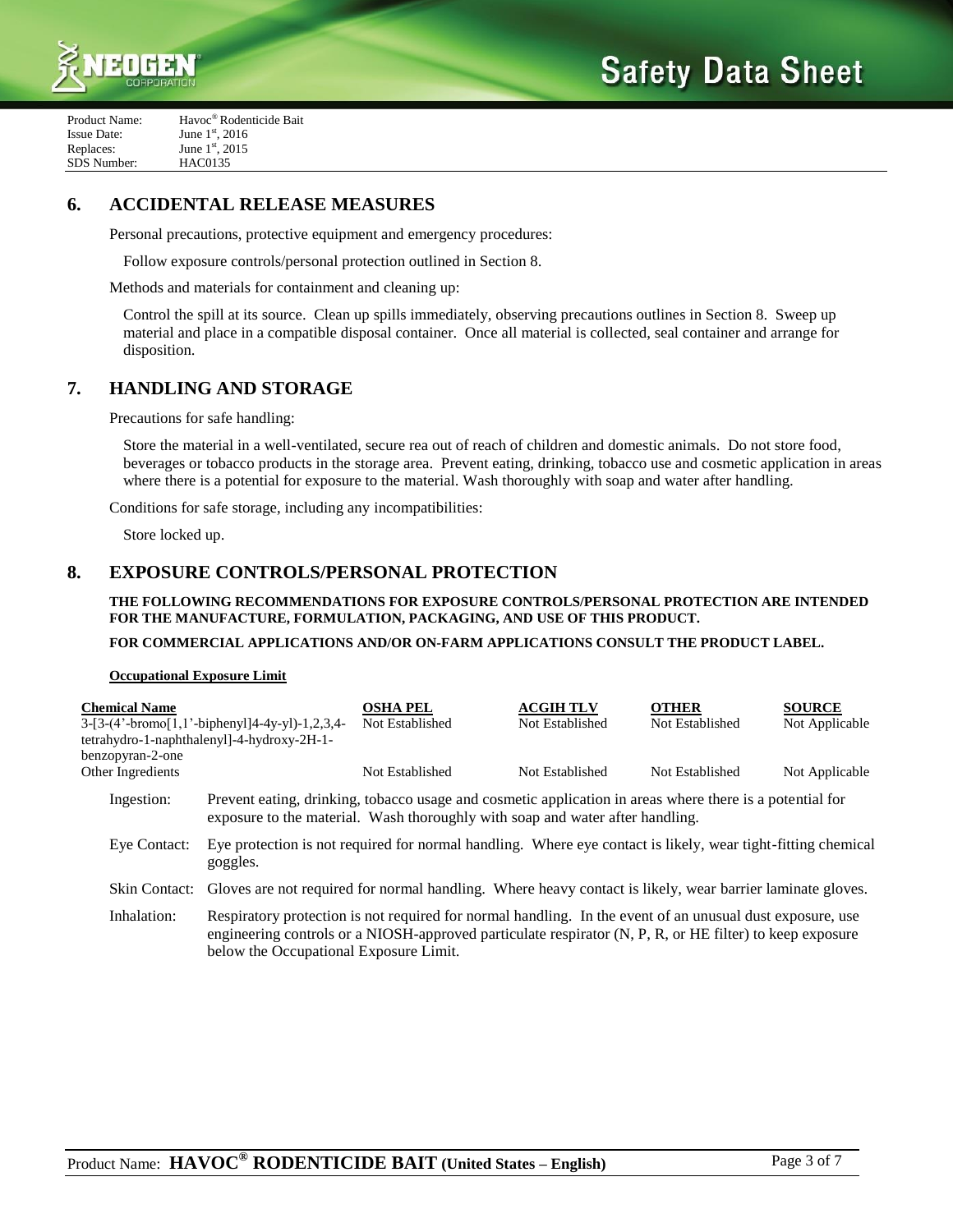

| Product Name:      | Havoc <sup>®</sup> Rodenticide Bait |
|--------------------|-------------------------------------|
| <b>Issue Date:</b> | June $1^{\rm st}$ , 2016            |
| Replaces:          | June 1st, 2015                      |
| SDS Number:        | <b>HAC0135</b>                      |

# **9. PHYSICAL AND CHEMICAL PROPERTIES**

| Appearance:                             | <b>Green Pellets</b>                   |
|-----------------------------------------|----------------------------------------|
| Odor:                                   | Faint grain-like                       |
| pH:                                     | Not Available                          |
| <b>Melting Point:</b>                   | Not Available                          |
| <b>Freezing Point:</b>                  | Not Available                          |
| <b>Boiling Point and Boiling Range:</b> | $442 - 446$ °F (Brodifacoum)           |
| Flash Point (Test Method):              | $>375$ °F (Paraffin Wax), Method: PMCC |
| Flammable Limits (% in air):            | Not Available                          |
| Flammability:                           | Not Available                          |
| Vapor Pressure:                         | 6 x $10^{-6}$ mmHg @ 86°F (20°C)       |
| Vapor Density:                          | Not Available                          |
| <b>Relative Density:</b>                | $40.00$ lbs/ft <sup>3</sup>            |
| Solubility (ies):                       | Insoluble (Brodifacoum Technical)      |
| <b>Partition Coefficient:</b>           | Not Available                          |
| Viscosity:                              | Not Available                          |
| Other:                                  | Not Available                          |
|                                         |                                        |

# **10. STABILITY AND REACTIVITY**

| Reactivity:                                  | Not reactive                                   |
|----------------------------------------------|------------------------------------------------|
| <b>Chemical Stability:</b>                   | Stable under normal use and storage conditions |
| <b>Possible Hazardous Reactions:</b>         | Will not occur                                 |
| Conditions to Avoid:                         | None known                                     |
| Incompatible Materials:                      | None known                                     |
| Hazardous Decomposition Products: None known |                                                |

# **11. TOXICOLOGICAL INFORMATION**

| <b>Health Effects Information</b>  |                                                                           |                                                                                       |  |
|------------------------------------|---------------------------------------------------------------------------|---------------------------------------------------------------------------------------|--|
| Likely routes of exposure:         |                                                                           | Dermal, inhalation                                                                    |  |
| Symptoms of exposure:              |                                                                           | Anticoagulant effects                                                                 |  |
|                                    | Delayed, immediate and chronic effects of exposure: Anticoagulant effects |                                                                                       |  |
|                                    |                                                                           | Numerical Measures of Toxicity (Acute Toxicity/Irritation Studies – Finished Product) |  |
| Ingestion:                         | Oral $LD_{50}$ (Rat):                                                     | $>5,000$ mg/kg body weight                                                            |  |
| Dermal:                            | Dermal $LC_{50}$ (Rat):                                                   | $>500$ mg/kg body weight                                                              |  |
| Inhalation:                        | Inhalation $LC_{50}$ (Rat):                                               | See "Other Toxicity Information, Section 11"                                          |  |
| Eye Contact:                       | See "Other Toxicity Information, Section 11"                              |                                                                                       |  |
| <b>Skin Contact:</b>               | See "Other Toxicity Information, Section 11"                              |                                                                                       |  |
| <b>Skin Sensitization:</b>         | Not Available                                                             |                                                                                       |  |
| Reproductive/Developmental Effects |                                                                           |                                                                                       |  |

BrodifacoumTechnical: Not teratogenic, embryotoxic or fetotoxic in rats or rabbits at doses up to 0.02 mg/kg/day – the dose causing excessive maternal toxicity. Non-genotoxic in a range of assays.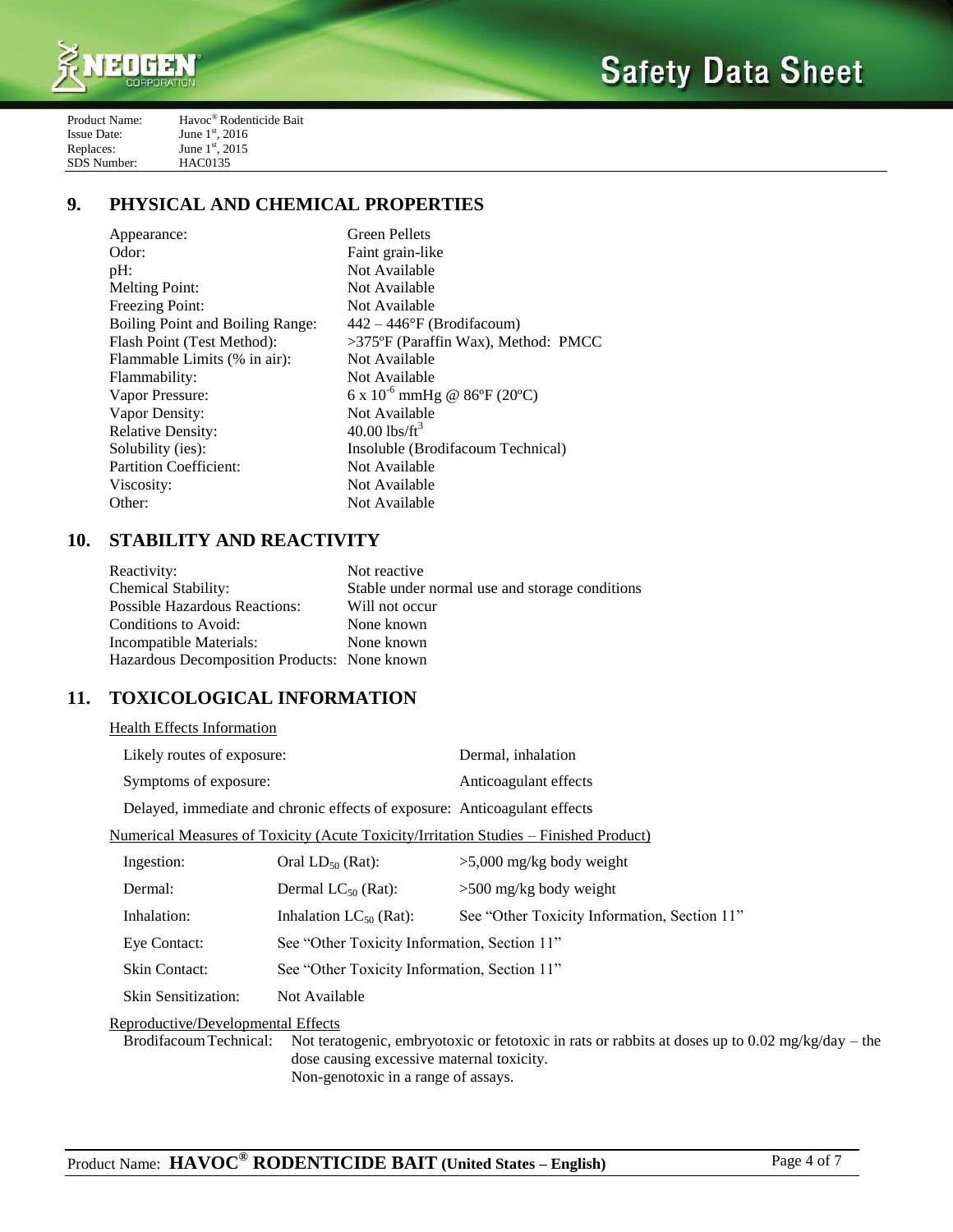

| Product Name:      | Havoc <sup>®</sup> Rodenticide Bait |
|--------------------|-------------------------------------|
| <b>Issue Date:</b> | June $1^{\rm st}$ , 2016            |
| Replaces:          | June 1st, 2015                      |
| SDS Number:        | <b>HAC0135</b>                      |

### Chronic/Subchronic Toxicity Studies

Brodifacoum Technical: The biological half-life for brodifacoum in body tissue in rats is >100 days. Adverse clinical effects can develop from body accumulation. Prolonged prothrombin time, depression, pallor, subcutaneous hemorrhage, bleeding of nose or gums, gastrointestinal hemorrhage, cerebral hemorrhage, shock and death can develop following exposures. No neurotox studies have been conducted.

### **Carcinogenicity**

Brodifacoum Technical: Unlikely to be carcinogenic.

### Other Toxicity Information

Effects of overexposure are those of anticoagulant overdose, i.e., reduced blood clotting ability with spontaneous bleeding in various organs. Body accumulation can result from repeated exposures since the half-life of brodifacoum is > 100 days. Individuals with blood clotting disorders may be more susceptible to overexposure effects.

Systemically toxic concentrations of this product will probably not be absorbed through human skin. No toxic effects are known to be associated with inhalation of dust from this material. No irritation is likely to develop following contact with human eyes. Irritation will probably not develop following contact with human skin.

#### Toxicity of Other Components

| Oat Flour:             | In normal use this product does not present a serious health risk and<br>ingestion has no adverse effects. |  |
|------------------------|------------------------------------------------------------------------------------------------------------|--|
| Paraffin Wax:          | Inhalation may cause eye, skin and respiratory tract irritation.                                           |  |
| <b>Target Organs</b>   |                                                                                                            |  |
| Active Ingredients     |                                                                                                            |  |
| Brodifacoum Technical: | <b>Blood</b>                                                                                               |  |
| Other Ingredients      |                                                                                                            |  |
| Oat Flour:             | Not Applicable                                                                                             |  |
|                        |                                                                                                            |  |

## **12. ECOLOGICAL INFORMATION**

| Eco-Acute Toxicity |  |
|--------------------|--|
|                    |  |

| Brodifacoum Technical:                    |                                 |
|-------------------------------------------|---------------------------------|
| Fish (Rainbow Trout):                     | 96-hr LC <sub>50</sub> 0.02 ppm |
| Invertebrates (Water Flea) Daphnia Magna: | 48-hr $EC_{50}$ 0.98 ppm        |
| Birds (Mallard Duck):                     | 21-day $LD_{50}$ 0.26 ppm       |
|                                           |                                 |

#### Environmental Fate

Brodifacoum Technical:

The information presented here is for the active ingredient brodifacoum. Not persistent in soil. Stable in water. Immobile in soil. Sinks in water (after 24 hours).

## **13. DISPOSAL CONSIDERATIONS**

| Disposal:             | Do not reuse empty container except for holding additional product. |
|-----------------------|---------------------------------------------------------------------|
| Characteristic Waste: | Not Applicable                                                      |
| Listed Waste:         | Not Applicable                                                      |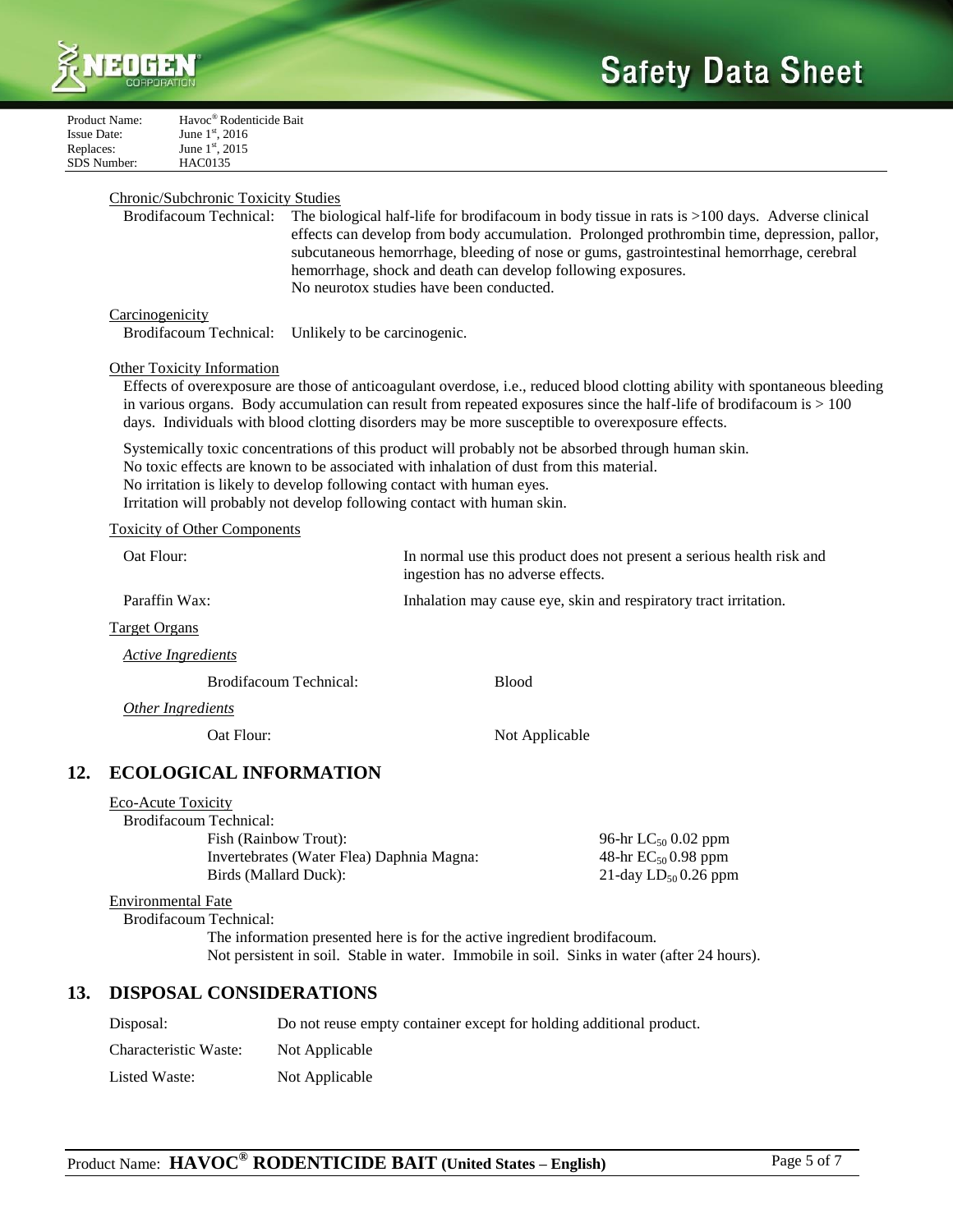

| Product Name:      | Havoc <sup>®</sup> Rodenticide Bait |
|--------------------|-------------------------------------|
| <b>Issue Date:</b> | June $1^{\rm st}$ , 2016            |
| Replaces:          | June $1^{\rm st}$ , 2015            |
| <b>SDS</b> Number: | <b>HAC0135</b>                      |

# **14. TRANSPORT INFORMATION**

| <b>DOT</b> Classification      |                                                                  |
|--------------------------------|------------------------------------------------------------------|
| Proper Shipping Name:          | Exterminator, Vermin, O/T Poison                                 |
| <b>Hazard Class:</b>           | Not Applicable                                                   |
| <b>UN Number:</b>              | Not Applicable                                                   |
| Packing Group:                 | Not Applicable                                                   |
| Label:                         | Not Applicable                                                   |
| Special Instructions:          | Not Applicable                                                   |
| <b>IMDG</b> Classification     |                                                                  |
| Proper Shipping Name:          | Environmentally Hazardous Substance, Solid, N.O.S. (brodifacoum) |
| Hazard Class:                  | 9                                                                |
| <b>UN Number:</b>              | 3077                                                             |
| Packing Group:                 | III                                                              |
| Label:                         | Not Applicable                                                   |
| Special Instructions:          | Not Applicable                                                   |
| <b>IATA Classification</b>     |                                                                  |
| Proper Shipping Name:          | Environmentally Hazardous Substance, Solid, N.O.S. (brodifacoum) |
| Hazard Class:                  | 9                                                                |
| <b>UN Number:</b>              | 3077                                                             |
| Packing Group:                 | $\mathbf{H}$                                                     |
| Label:                         | Not Applicable                                                   |
| Special Instructions:          | Not Applicable                                                   |
| <b>Canadian Classification</b> |                                                                  |
| Proper Shipping Name:          | Environmentally Hazardous Substance, Solid, N.O.S. (brodifacoum) |
| Hazard Class:                  | 9                                                                |
| <b>UN Number:</b>              | 3077                                                             |
| Packing Group:                 | Ш                                                                |
| Label:                         | Not Applicable                                                   |
| Special Instructions:          | Not Applicable                                                   |
|                                |                                                                  |